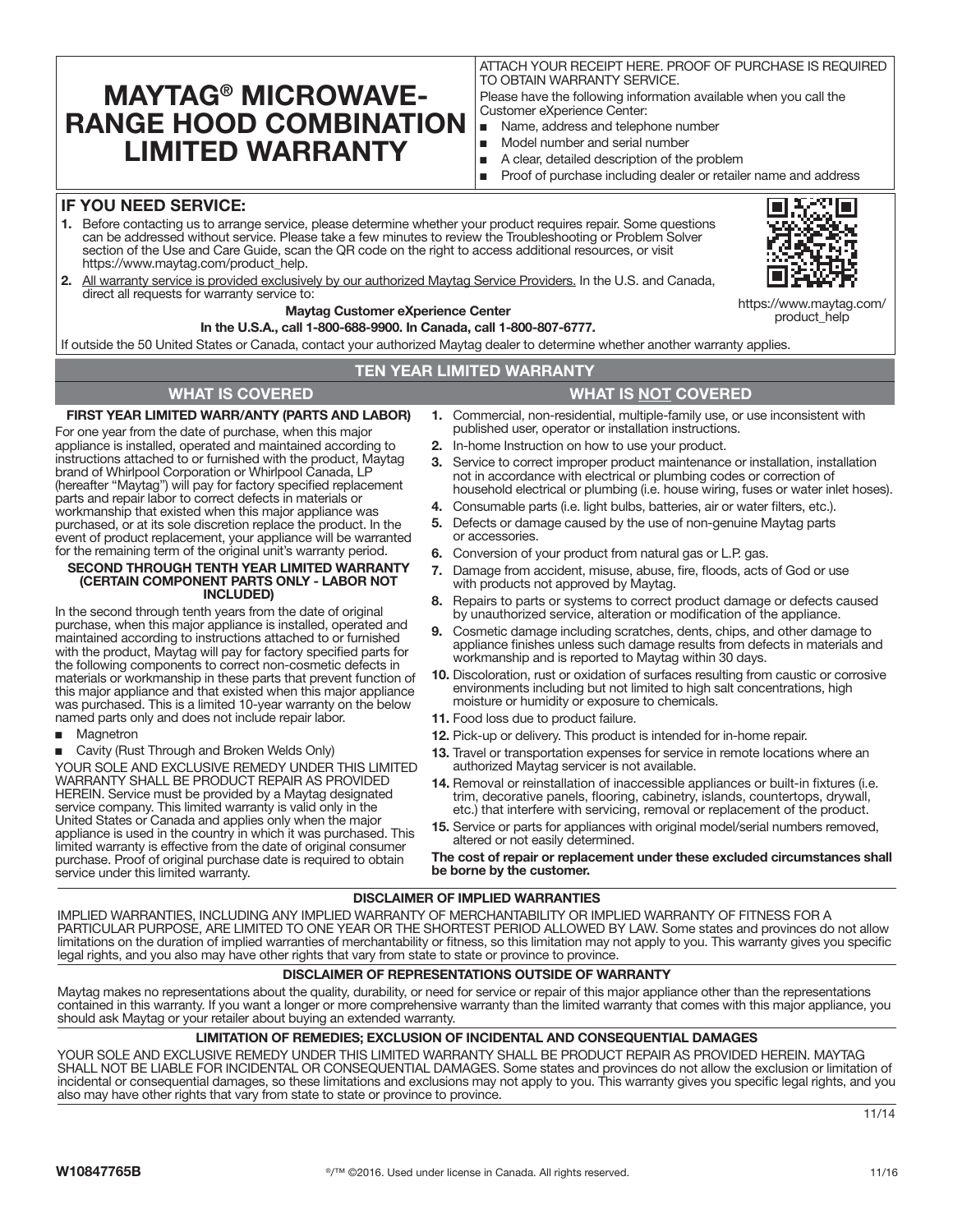# **GARANTIE LIMITÉE DE L'ENSEMBLE FOUR À MICRO-ONDES/HOTTE DE CUISINIÈRE MAYTAG®**

### ATTACHEZ ICI VOTRE REÇU DE VENTE. UNE PREUVE D'ACHAT EST OBLIGATOIRE POUR OBTENIR L'APPLICATION DE LA GARANTIE.

Lorsque vous appelez le centre d'eXpérience de la clientèle, veuillez garder à disposition les renseignements suivants :

- Nom, adresse et numéro de téléphone
- Numéros de modèle et de série
- Une description claire et détaillée du problème rencontré
- Une preuve d'achat incluant le nom et l'adresse du marchand ou du détaillant

## **SI VOUS AVEZ BESOIN DE SERVICE :**

**1.** Avant de nous contacter pour obtenir un dépannage, veuillez déterminer si des réparations sont nécessaires pour votre produit. Certains problèmes peuvent être résolus sans intervention de dépannage. Prenez quelques minutes pour parcourir la section Dépannage ou Résolution de problèmes du guide d'utilisation et d'entretien, scannez le code QR ci-contre avec votre téléphone intelligent pour accéder à des ressources supplémentaires, ou rendez-vous sur le site http://www.maytag.ca.



**2.** Tout service sous garantie doit être effectué exclusivement par nos fournisseurs de dépannage autorisés Maytag. Aux É.-U. et au Canada, dirigez toutes vos demandes de service sous garantie au

#### **Centre d'eXpérience de la clientèle Maytag**

**Aux É.-U., composer le 1-800-688-9900. Au Canada, composer le 1-800-807-6777.**

Si vous résidez à l'extérieur du Canada et des 50 États des États-Unis, contactez votre marchand Maytag autorisé pour déterminer si une autre garantie s'applique.

# **GARANTIE LIMITÉE DE DIX ANS**

# **CE QUI EST COUVERT CE QUI N'EST PAS COUVERT**

#### **GARANTIE LIMITÉE DURANT LA PREMIÈRE ANNÉE (PIÈCES ET MAIN-D'ŒUVRE)**

Pendant un an à compter de la date d'achat, lorsque ce gros appareil ménager est installé, utilisé et entretenu conformément aux instructions jointes au produit ou fournies avec, la marque Maytag de Whirlpool Corporation ou Whirlpool Canada, LP (ci-après désignées "Maytag") paiera pour les pièces de rechange spécifiées par l'usine et pour la main-d'œuvre pour corriger les vices de matériaux ou de fabrication qui existaient déjà lorsque ce gros appareil ménager a été acheté. S'il est remplacé, l'appareil sera couvert pour la période restant à courir de la garantie limitée d'un an du produit d'origine.

#### **GARANTIE LIMITÉE DE LA DEUXIÈME À LA DIXIÈME ANNÉE (CERTAINS COMPOSANTS UNIQUEMENT - MAIN-D'ŒUVRE NON COMPRISE)**

De la deuxième à la dixième année inclusivement à compter de la date d'achat initiale, lorsque ce gros appareil ménager jointes au produit ou fournies avec, Maytag paiera pour les pièces de rechange spécifiées par l'usine concernant les composants suivants pour corriger les défauts non esthétiques de matériau ou de fabrication desdites pièces qui empêchent le gros appareil de fonctionner et qui étaient déjà présentes lorsque ce gros appareil ménager a été acheté. La présente garantie est une garantie limitée de 10 ans sur les pièces énumérées ci-dessous et elle ne comprend pas la main-d'œuvre de réparation.

- Magnétron
- Cavité (perforation par la rouille et soudures rompues uniquement)

LE SEUL ET EXCLUSIF RECOURS DU CLIENT DANS LE CADRE DE LA PRÉSENTE GARANTIE LIMITÉE CONSISTE EN LA RÉPARATION PRÉVUE PAR LA PRÉSENTE. Le service doit être fourni par une compagnie de service désignée par Maytag. Cette garantie limitée est valide uniquement aux États-Unis ou au Canada et s'applique exclusivement lorsque le gros appareil ménager est utilisé dans le pays où il a été acheté. La présente garantie limitée est valable à compter de la date d'achat initial par le consommateur. Une preuve de la date d'achat initial est exigée pour obtenir un dépannage dans le cadre de la présente garantie limitée.

- **1.** Usage commercial, non résidentiel ou par plusieurs familles, ou non-respect des instructions de l'utilisateur, de l'opérateur ou des instructions d'installation.
- **2.** Visite d'instruction à domicile pour montrer à l'utilisateur comment utiliser l'appareil.
- **3.** Visites de service pour rectifier une installation ou un entretien fautifs du produit, une installation non conforme aux codes d'électricité ou de plomberie, ou la rectification de l'installation électrique ou de la plomberie du domicile (ex : câblage électrique, fusibles ou tuyaux d'arrivée d'eau du domicile).
- **4.** Pièces consomptibles (ex : ampoules, batteries, filtres à air ou à eau, etc.).
- **5.** Défauts ou dommage résultant de l'utilisation de pièces ou accessoires Maytag non authentiques.
- **6.** Conversion de votre produit du gaz naturel ou du gaz de pétrole liquéfié.
- **7.** Dommages causés par : accident, mésusage, abus, incendie, inondations, catastrophe naturelle ou l'utilisation de produits non approuvés par Maytag.
- **8.** Réparations aux pièces ou systèmes dans le but de rectifier un dommage ou des défauts résultant d'une réparation, altération ou modification non autorisée faite à l'appareil.
- est installé, utilisé et entretenu conformément aux instructions **9.** Défauts d'apparence, notamment les éraflures, traces de choc, fissures ou tout autre dommage subi par le fini de l'appareil ménager, à moins que ces dommages ne résultent de vices de matériaux ou de fabrication et ne soient signalés à Maytag dans les 30 jours suivant la date d'achat.
	- **10.** Décoloration, rouille ou oxydation des surfaces résultant d'environnements caustiques ou corrosifs incluant des concentrations élevées de sel, un haut degré d'humidité ou une exposition à des produits chimiques (exemples non exhaustifs).
	- **11.** Perte d'aliments due à la défaillance du produit.
	- **12.** Enlèvement ou livraison. Ce produit est conçu pour être réparé à l'intérieur du domicile.
	- **13.** Frais de déplacement et de transport pour le dépannage/la réparation dans une région éloignée où une compagnie de service Maytag autorisée n'est pas disponible.
	- **14.** Retrait ou réinstallation d'appareils inaccessibles ou de dispositifs préinstallés (ex : garnitures, panneaux décoratifs, plancher, meubles, îlots de cuisine, plans de travail, panneaux de gypse, etc.) qui entravent le dépannage, le retrait ou le remplacement du produit.
	- **15.** Service et pièces pour des appareils dont les numéros de série et de modèle originaux ont été enlevés, modifiés ou ne peuvent pas être facilement identifiés.

**Le coût d'une réparation ou d'un remplacement dans le cadre de ces circonstances exclues est à la charge du client.**